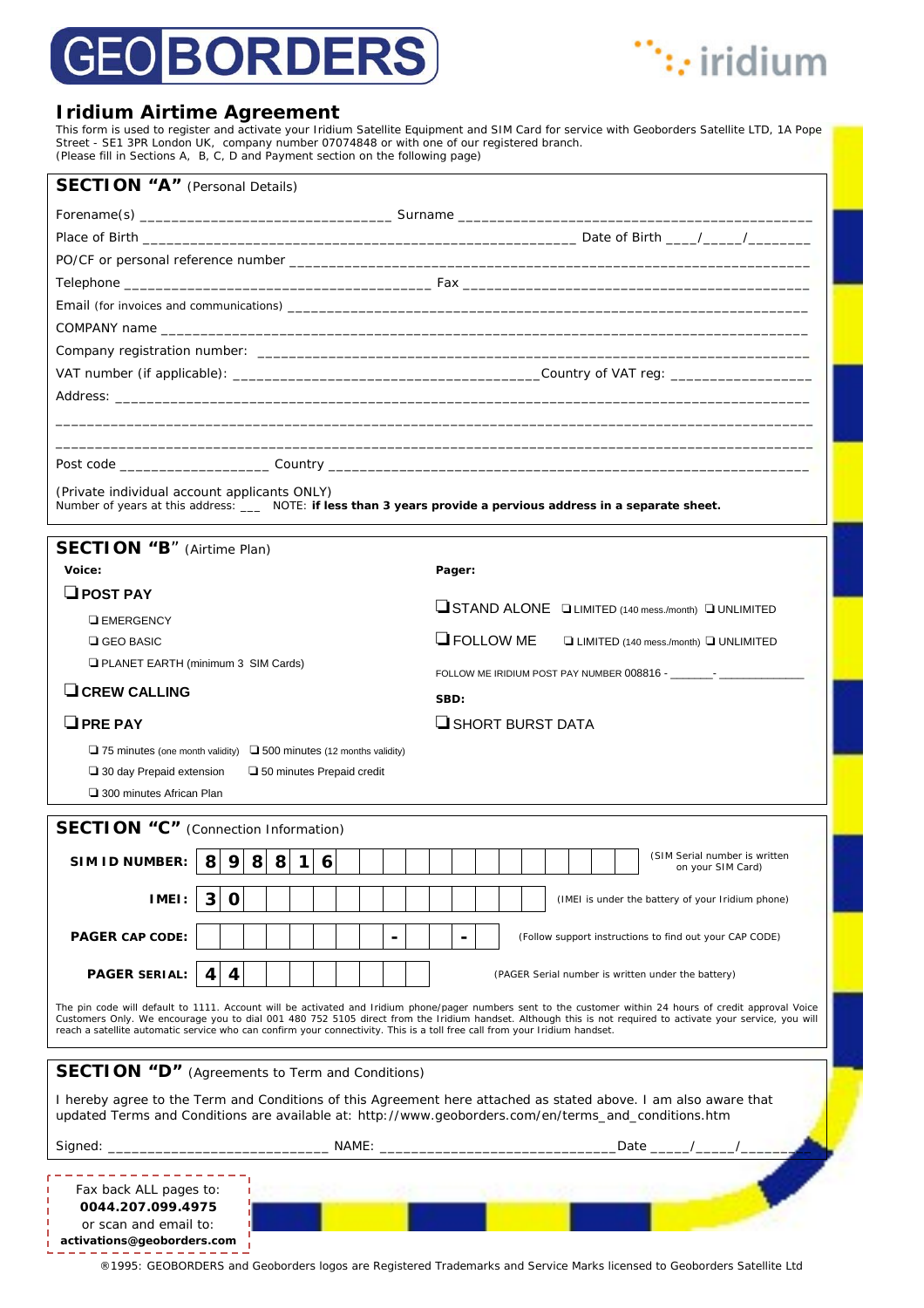# **GEO BORDERS**



#### **GEOBORDERS SATELLITE LTD – MSS (Mobile Satellite Services) Terms and Conditions**

Introduction: These term and conditions govern the relationship between Geoborders Satellite Ltd (Geoborders) and the Subscriber and are the basis of the provision of Services by Geoborders.

**1| Definitions:** In these conditions of contract the following expressions will have the following aning:<br>a) a) GEOBORDERS shall mean Geoborders Satellite Ltd whose registered office is: 1A

- 
- Pope Street, London SE1 3PR, United Kingdom. b) SUBSCRIBER will be any company, partnership, practice or person purchasing Services directly or indirectly through Geoborders as identified on the front of this document.
- c) CONTRACT shall mean this Contract<br>d) SERVICES shall mean the Service id
- strativices shall mean the service identified in the previous section of this Contract.<br>
INVOICE shall mean the sales invoice as issued by Geoborders.<br>
DEFAULT shall mean the failure of the Subscriber to materially perform
- g) NETWORK means the Satellite or terrestrial system that provide the Service.<br>h) SIM means Subscriber Identity Module.
- h) SIM means Subscriber Identity Module.<br>i) INITIAL CONTRACT DURATION shall n i) INITIAL CONTRACT DURATION shall mean the first period of a Contract with the
- Subscriber prior to any renewals. j) MINIMUM PERIOD shall mean the initial contract duration and/or any period as detailed in pervious sections.

**2) Availability Of Limited Service:** Service is generally available to satellite terminals equipped<br>for this service when within the satellite footprint. Service is furnished to Customer or Customer's<br>authorized user. A t its business.

**3| Geoborders Service:** Customer has contracted to have Geoborders Satellite Ltd, 1A Pope Street, London, SE1 3PR, UK provide the service under the terms detailed on the front page of this Agreement at Section II. Basic Inmarsat Service is provided via the global Inmarsat Pone<br>relation chement and services are Service Partners and Service Providers.

Customer agrees to remain as a subscriber of the service for a period of one year from the date<br>of service activation, and furthermore, agrees to pay any applicable activation, monthly service,<br>service usage fees and any a rates at anytime.

**4| Data Transmission Use & Dropped Calls:** Due to the technical nature of data setups and the inherent sophistication of data transmission through a variety of operating systems, Geoborders makes no representation as to the success of data calls through the system.<br>Customer agrees that all data call attempts re

data setup technical support beyond the normal provided setup instructions at an additional<br>charge. Please consult with a sales representative for more details.<br>**5** | Early terminations: Early terminations during the first to the "Geoborders Customer Care Department at: Viale B. Bisagno, 2 – 16129 Genova - ITALY"<br>no less than thirty (30) days prior to the expiration of any term of this Agreement. This Service<br>Agreement cannot be assigned wit

customer monthly. This bill is due and payable upon receipt. Monthly recurring charges are billed<br>monthly in advance. Customer understands that they are responsible for all air time charges,<br>including but not limited to di

charges for any Customer-elected, value-added services (when available). Payment must be made in U.S. Dollars. Customer requests for direct billing are subject to credit approval and may be subject to required deposits and/or direct payment by credit card or a guarantee

may be subject to required deposits and/or direct payment by credit card or a guarantee<br>authorized against a valid accepted credit crad.<br>**7| Taxes:** The price of the service does not include sales, usage, excise, ad valore

fermination.<br>The priority and condition and condition of the insulng bank must condite the medical property<br>Foreign Credit Cards: Foreign credit cards will be accepted only after a credit<br>card holder and confirm the author

11| Contractual Limitations: During the contract period, customer may change their<br>pricing plan to a higher bundle free of charge. Moving to a lower pricing plan with fewer<br>included minutes will incur a fee of \$50.00 and w world. Geoborders makes no representation that it can provide uninterrupted service.<br>Furthermore, Geoborders shall have no liabilities or credit due for interrupted service unless<br>caused by the gross negligence of Geoborde

WHATSOEVER, EXPRESSED OR IMPLIED, EXCEPT AS SPECIFICALLY PROVIDED IN THIS<br>AGREEMENT. THE IMPLIED WARRANTIES OF MERCHANTABILITY AND FITNESS FOR ANY<br>PARTICULAR PURPOSE ARE HEREBY DISCLAIMED AND EXCLUDED. GEOBORDERS SHALL<br>NOT

**13| Subscriber Terminals and Equipment:** Unless provided otherwise, Geoborders is not responsible for the installation, operation, quality of transmission, or maintenance of

Customer equipment. If Customer's equipment is stolen, Customer is responsible for all<br>charges as agreed upon in this Agreement.<br>14| Licensing: Customers wishing to operate satellite phones while in foreign territories<br>sha

territories other than those allowing trans-border operations of Inmarsat equipment.<br>15 | Governing Law: This contract is governed by the English Laws of United Kingdom and<br>shall be subject to the exclusive jurisdiction of

**BOTH PARTIES SUBMIT TO SUCH JURISDICTION AND WAIVE ANY OBJECTION TO VENUE AND/OR CLAIM OF INCONVENIENT FORUM.** 

| <b>SECTION "D"</b> (Agreements to Term and Conditions)                                                                                                                                                                                                                                                                                                                                                                                                                                         |                |                                                                                 |  |
|------------------------------------------------------------------------------------------------------------------------------------------------------------------------------------------------------------------------------------------------------------------------------------------------------------------------------------------------------------------------------------------------------------------------------------------------------------------------------------------------|----------------|---------------------------------------------------------------------------------|--|
| I hereby agree to the Term and Conditions of this Agreement here attached as stated above. I am also aware that                                                                                                                                                                                                                                                                                                                                                                                |                |                                                                                 |  |
| updated Terms and Conditions are available at: http://www.geoborders.com/en/terms_and_conditions.htm                                                                                                                                                                                                                                                                                                                                                                                           |                |                                                                                 |  |
|                                                                                                                                                                                                                                                                                                                                                                                                                                                                                                |                |                                                                                 |  |
|                                                                                                                                                                                                                                                                                                                                                                                                                                                                                                |                |                                                                                 |  |
| "CREDIT CARD FORM" (Payment section)                                                                                                                                                                                                                                                                                                                                                                                                                                                           |                |                                                                                 |  |
| <b>⊒VISA ⊒ MASTERCARD ⊒ AMERICAN EXPRESS ⊒ MAESTRO</b>                                                                                                                                                                                                                                                                                                                                                                                                                                         |                |                                                                                 |  |
| <b>NAME ON CREDIT CARD:</b>                                                                                                                                                                                                                                                                                                                                                                                                                                                                    |                |                                                                                 |  |
|                                                                                                                                                                                                                                                                                                                                                                                                                                                                                                |                |                                                                                 |  |
| <b>CREDIT CARD NUMBER:</b>                                                                                                                                                                                                                                                                                                                                                                                                                                                                     |                |                                                                                 |  |
| *Security Code:                                                                                                                                                                                                                                                                                                                                                                                                                                                                                |                |                                                                                 |  |
| Valid from<br><b>Expiration Date</b>                                                                                                                                                                                                                                                                                                                                                                                                                                                           | Security Code* | M.C. & Visa: on back of Card: - (3 digits);<br>AMEX on front of card (4 digits) |  |
| Address: Address: Address: Address: Address: Address: Address: Address: Address: Address: Address: Address: Address: Address: Address: Address: Address: Address: Address: Address: Address: Address: Address: Address: Addres                                                                                                                                                                                                                                                                 |                |                                                                                 |  |
|                                                                                                                                                                                                                                                                                                                                                                                                                                                                                                |                |                                                                                 |  |
|                                                                                                                                                                                                                                                                                                                                                                                                                                                                                                |                |                                                                                 |  |
|                                                                                                                                                                                                                                                                                                                                                                                                                                                                                                |                |                                                                                 |  |
|                                                                                                                                                                                                                                                                                                                                                                                                                                                                                                |                |                                                                                 |  |
| I hereby agree to the terms and conditions put forth in this agreement to purchase equipment and purchase service through Tempest Telecommunications. Per<br>this agreement I agree that my credit card may be used for satisfying any costs or debts incurred in the course of rental and service usage. If for any reason my<br>credit card can not be used for payment I agree to make alternate arrangements to satisfy any costs or debts as quickly as possible. Furthermore I have read |                |                                                                                 |  |
| and agree to all sections of the above agreement.                                                                                                                                                                                                                                                                                                                                                                                                                                              |                |                                                                                 |  |
|                                                                                                                                                                                                                                                                                                                                                                                                                                                                                                |                |                                                                                 |  |
|                                                                                                                                                                                                                                                                                                                                                                                                                                                                                                |                |                                                                                 |  |
|                                                                                                                                                                                                                                                                                                                                                                                                                                                                                                |                |                                                                                 |  |
| <b>FOR INFO:</b><br>www.geoborders.com                                                                                                                                                                                                                                                                                                                                                                                                                                                         |                |                                                                                 |  |
| E: satellite@geoborders.com<br>Phone: +44 186 55 760 22                                                                                                                                                                                                                                                                                                                                                                                                                                        |                |                                                                                 |  |

®1995: GEOBORDERS and Geoborders logos are Registered Trademarks and Service Marks licensed to Geoborders Satellite Ltd